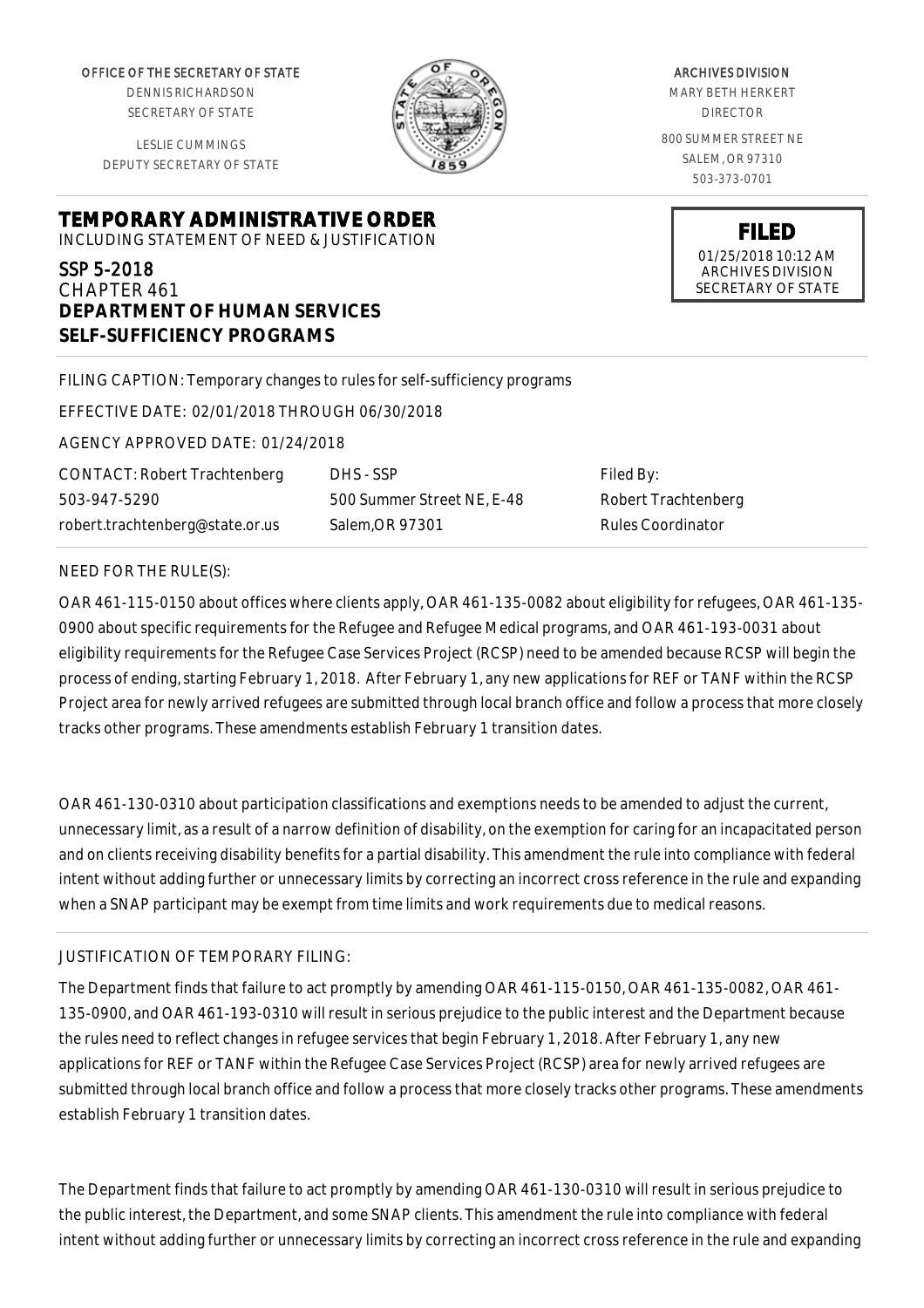when a SNAP participant may be exempt due to medical reasons. This rule needs to be amended immediately to assure that clients who do not meet the more limited definition of disability are exempted from work and time limit requirements if they are responsible for the care of an incapacitated person or are receiving disability benefits for a partial disability.

## DOCUMENTS RELIED UPON, AND WHERE THEY ARE AVAILABLE:

None

# RULES:

461-115-0150, 461-130-0310, 461-135-0082, 461-135-0900, 461-193-0031

# AMEND: 461-115-0150

RULE SUMMARY: OAR 461-115-0150 about offices where clients apply is being amended to limit the types of clients who are required to apply for the Refugee and TANF programs through one of the local contracted refugee resettlement agencies. This amendment is part of a transition to clients applying through Department branch offices.

CHANGES TO RULE:

# 461-115-0150 Offices Where Clients Apply ¶

(1) For all programs, applicants must apply at the branch office (see OAR 461-001-0000) serving the area in which they live or work. Applicants temporarily in another area of the state should apply at the branch office serving that area. Applicants may also apply at other locations for the following programs:¶

(a) Homeless clients may apply with a Community Action Agency for the Housing Stabilization program.¶

(b) Applicants may apply for health coverage by:¶

(A) Calling the OHP Customer Service toll-free number;¶

(B) Applying through the OregonHealthCare.gov online portal;¶

(C) Contacting a trained community partner who can help an applicant complete an application; or¶

(D) Contacting a federally qualified health center, a qualified hospital, a disproportionate-share hospital, or another entity authorized by rule.¶

(2) The Department has designated liaison branch offices for some groups of applicants (such as patients in state medical institutions and refugees). Those applicants must apply at the designated liaison branch office.¶

(3) REF and TANF applicants who meet the following requirements of OAR 461-135-0082 must apply through one of the local contracted refugee resettlement agencies:¶

(a) Have been in the US for eight months or less according to OAR 461-135-0900(4);¶

(b) Reside in Multnomah, Washington, or Clackamas County; and¶

(c) Meet the alien status requirements of OAR 461-120-0125(5)(a)-(h).¶

(4) SNAP applicants may apply at an office of the Social Security Administration if all members of the filing group (see OAR 461-110-0370) are applying for or are receiving SSI, and the filing group has not applied for or received SNAP benefits during the previous 30 days.

Statutory/Other Authority: ORS 409.050, 411.060, 411.070, 411.404, 411.816, 411.116, 411.121 Statutes/Other Implemented: ORS 409.050, 411.060, 411.070, 411.404, 411.816, 411.116, 411.121, 45 CFR 400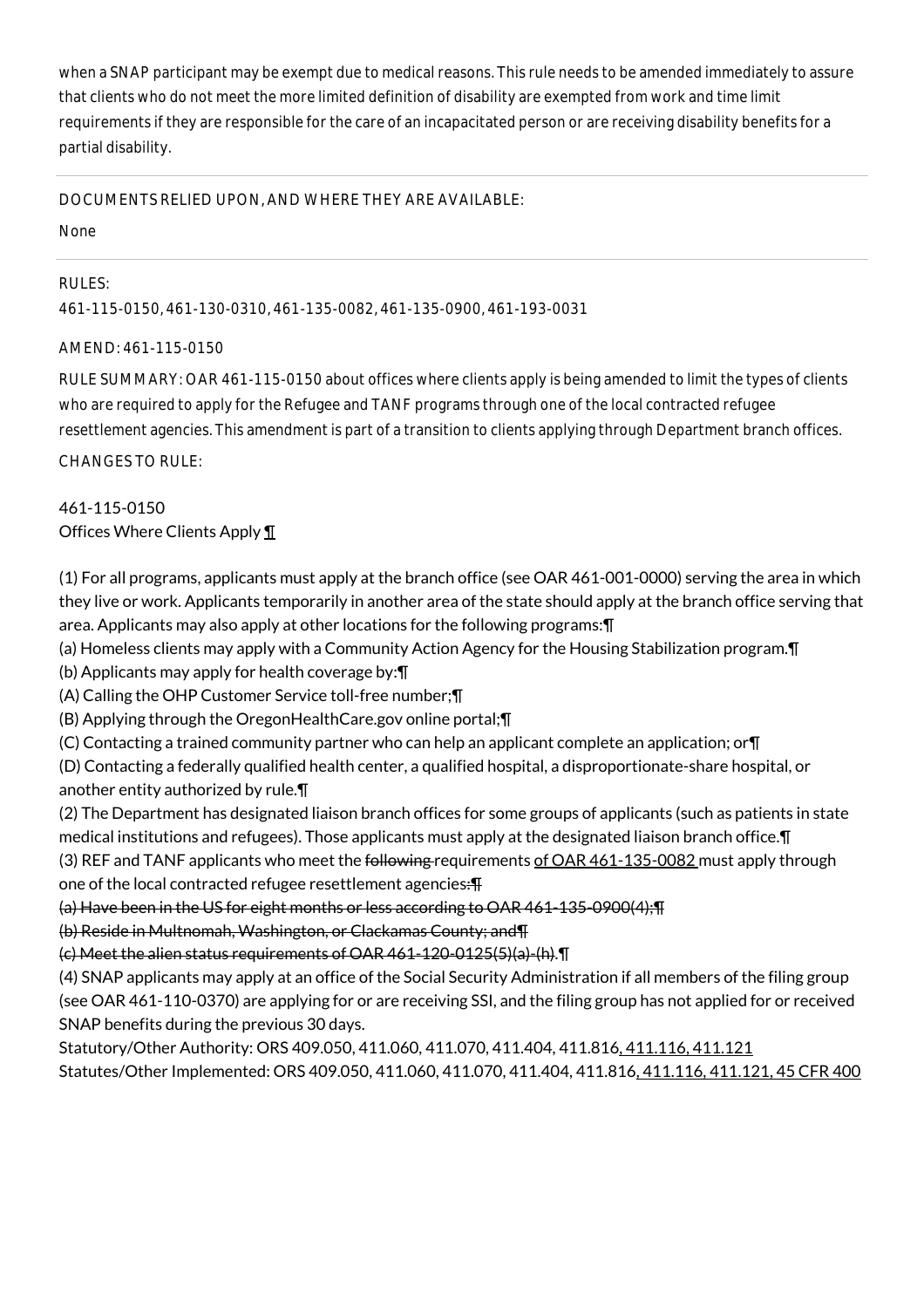## AMEND: 461-130-0310

RULE SUMMARY: OAR 461-130-0310 about participation classifications and exemptions is being amended to correct an incorrect cross reference in the rule and to expand when a SNAP participant may be exempt due to medical reasons. The SNAP program allows some exemptions from the work programs and from the SNAP time limit. A person may be exempt from the SNAP work requirements and from the SNAP time limit if they have a disability or are responsible for the care of an incapacitated person.

CHANGES TO RULE:

# 461-130-0310

Participation Classifications: Exempt, Mandatory, and Volunteer ¶

(1) In the Post-TANF, Pre-TANF, REF, SNAP, and TANF programs:¶

(a) The Department assigns an individual to one or more employment program participation classifications: exempt, mandatory, and volunteer (see OAR 461-130-0305 for definitions of all three terms).¶ (b) Notwithstanding OAR 461-130-0503(2)(c), in the Post-TANF program or while receiving Employment Payments (see OAR 461-001-0025) under OAR 461-135-1270, an individual is classified as a volunteer.¶ (2) In the Pre-TANF and TANF programs:¶

(a) An individual in the need group (see OAR 461-110-0630) is JOBS exempt from employment program participation and disqualification if the individual meets the requirements of at least one of the following paragraphs. The individual is:¶

(A) A parent (see OAR 461-001-0000) providing care for a family member who is an individual with a disability (see OAR 461-001-0000) and is in the household group (see OAR 461-110-0210) with the parent. Medical documentation to support the need for the care is required.¶

(B) A noncitizen who is not authorized to work in the United States.¶

(C) An individual who is eligible for and receives supplemental security income (SSI) from the Social Security Administration.¶

(D) A caretaker relative (see OAR 461-001-0000) who is non-needy.¶

(b) A caretaker relative of a dependent child or unborn who receives TANF program benefits is JOBS eligible if the caretaker relative is in the same filing group with the dependent child (see OAR 461-001-0000) or unborn (even if the caretaker relative is not in the TANF program benefit group under OAR 461-110-0750), unless the caretaker relative is otherwise JOBS exempt from participation under subsection (a) of this section.¶

(c) A JOBS volunteer is an individual who is federally mandatory and eligible to participate in an employment program, but who may not be disqualified as they meet at least one of the following state exemptions:¶ (A) Pregnant and the pregnancy has reached the first of the calendar month prior to the month in which the due date falls.¶

(B) Pregnant and experiencing medical complications due to the pregnancy that prohibit participation in activities of the program and are documented by a qualified and appropriate professional.¶

(C) A parent, who is 20 years old and older, or has a high school diploma or GED and is age 18 or 19, during the first six months after the birth of the parent's dependent child except that the Department may require the parent to participate in parenting classes or a family stability activity (see OAR 461-001-0000). An exemption allowed under this paragraph may apply only to one JOBS Eligible participant in each filing group (see OAR 461-110- 0330).¶

(D) A parent under age 20 years old without a high school diploma or GED, during the first 16 weeks after the birth of the parent's dependent child except that the Department may require the parent to participate in parenting classes, a family stability activity, or an educational track if the parent has not completed high school, GED, or equivalency program.¶

(E) An individual whose participation is likely to cause undue hardship or is contrary to the best interests of the dependent child or needy caretaker relative.¶

(F) Pregnant and participating more than 10 hours per week during the first two months of the third trimester.¶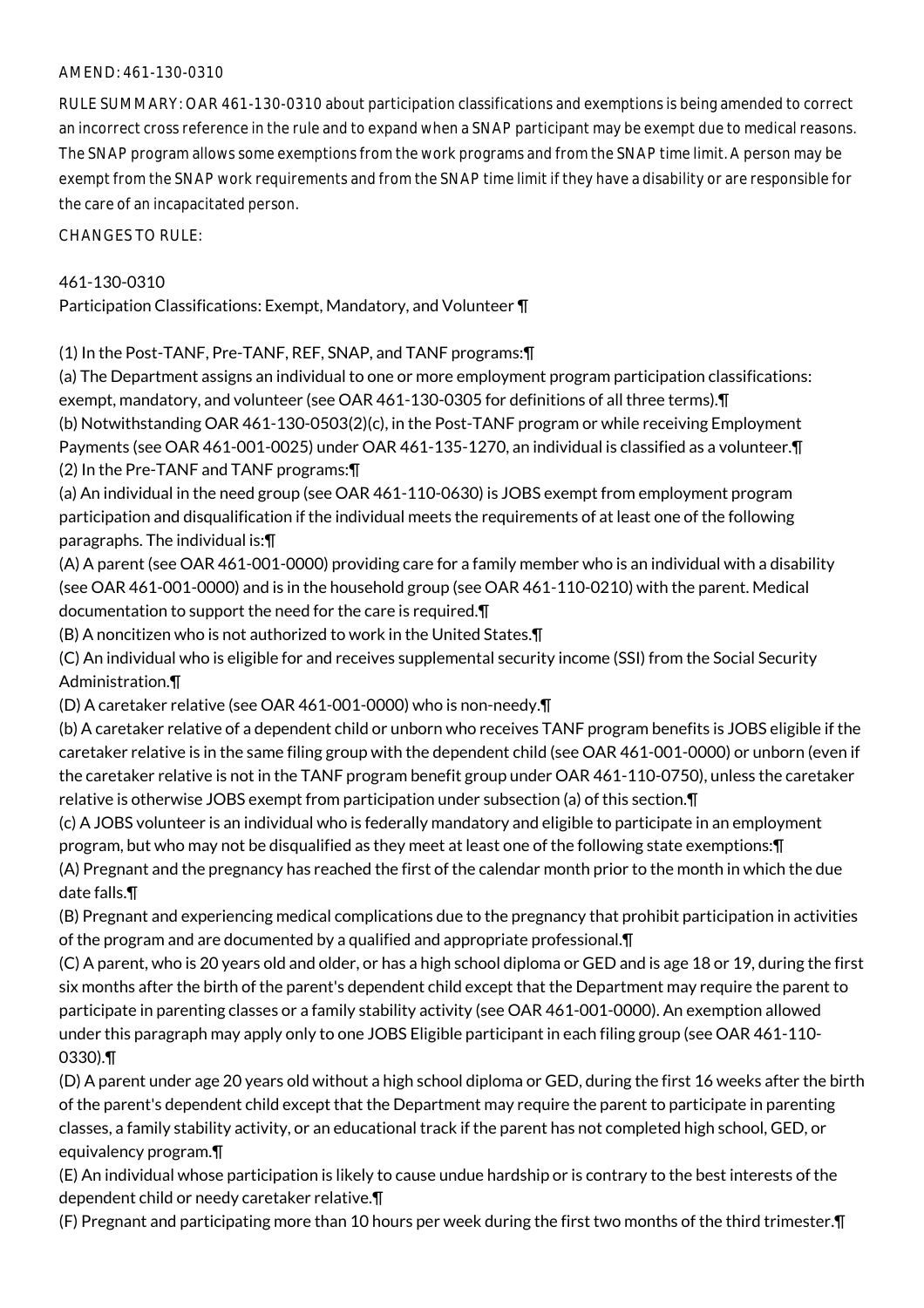(G) A VISTA volunteer.¶

(3) In the SNAP program:¶

(a) An individual is exempt from registration in an employment program and disqualification if the individual meets the requirements of one of the following paragraphs. The individual is:¶

(A) An individual with a physical or, mental, or behavioral health condition that prevents performance of any work or the ability to obtain or maintain employment, including but not limited to:¶

(i) Having a disability or receiving disability income.¶

(ii) Pregnant and a medical practitioner has limited their work due to medical complications related to the pregnancy.¶

(iii) Receiving wrap around services or support services focused on physical or mental health.¶

(B) Responsible for the care of a child (see OAR 461-001-0000) in the filing group under 6 years of age.¶

(C) Responsible for the care of an individual with a disability (see OAR  $461-001-0015$ ) an incapacity that substantially reduces or eliminates the individual's ability to care for hithemself or herselfves, and providing this care prevents the participant from obtaining or maintaining employment.¶

(D) A student enrolled at least half-time, as defined by the school, in any high school or equivalent program recognized by a school district or enrolled at least half-time in any school, training program, or institution of higher education. An individual remains exempt during normal periods of class attendance, vacation, and recess but no longer qualifies for the student exemption when a break in enrollment occurs due to graduation, suspension or expulsion, or when the student drops out of school or does not enroll in classes for the next regular school term (excluding summer term).¶

(E) A regular participant in a drug addiction or alcoholic treatment and rehabilitation program.¶

(b) An individual is mandatory for registration in an employment program and the requirements in OAR 461-130- 0315 if the individual meets the requirements of one of the following paragraphs. These individuals may be disqualified under OAR 461-130-0330 for failing to meet the requirements in OAR 461-130-0315. The individual is not required to participate in any SNAP employment and training program and is not subject to the SNAP time limit under OAR 461-135-0520. The individual is:¶

(A) Working a minimum of 30 hours a week or earning money equal to at least the federal minimum wage multiplied by 30 hours per week multiplied by 4.3 weeks. An individual who is self-employed with allowable costs must meet the earnings threshold after allowing the 50 percent deduction. This includes migrant and seasonal farm workers (see OAR 461-001-0015) who are under contract or similar agreement with an employer or crew chief to begin employment within 30 days.¶

(B) Engaged in the TANF JOBS program under Title IV-A of the Social Security Act.¶

(C) In receipt of unemployment insurance benefits, has completed an application for unemployment insurance benefits and is waiting for an initial decision on the claim, or is participating in at least one of the following Employment Department training programs:¶

(i) The Trade Readjustment Allowance (TRA) program serving displaced workers under the Trade Act.¶

(ii) The Training Unemployment Insurance (TUI) program.¶

(iii) The Self-Employment Insurance (SEA) program.¶

(iv) The Apprenticeship Program (APT).¶

(c) A mandatory client is an individual in the need group (see OAR 461-110-0630); who is 16 or 17 years of age and a primary person (see OAR 461-001-0015), or 18 years of age and older and 59 years of age and younger; and who is not exempt under subsection (a) of this section.¶

(4) In the REF program, an individual in the need group is exempt from the REP participation and disqualification if the individual meets the requirements of at least one of the following subsections. The individual is:¶

(a) 65 years of age or older.¶

(b) An individual providing care for a family member who is in the household group and has a disability. Medical documentation to support the need for the care is required.¶

(c) An individual whose participation is likely to cause undue hardship to that individual.¶

(d) Pregnant and the pregnancy has reached the first of the calendar month prior to the month in which the due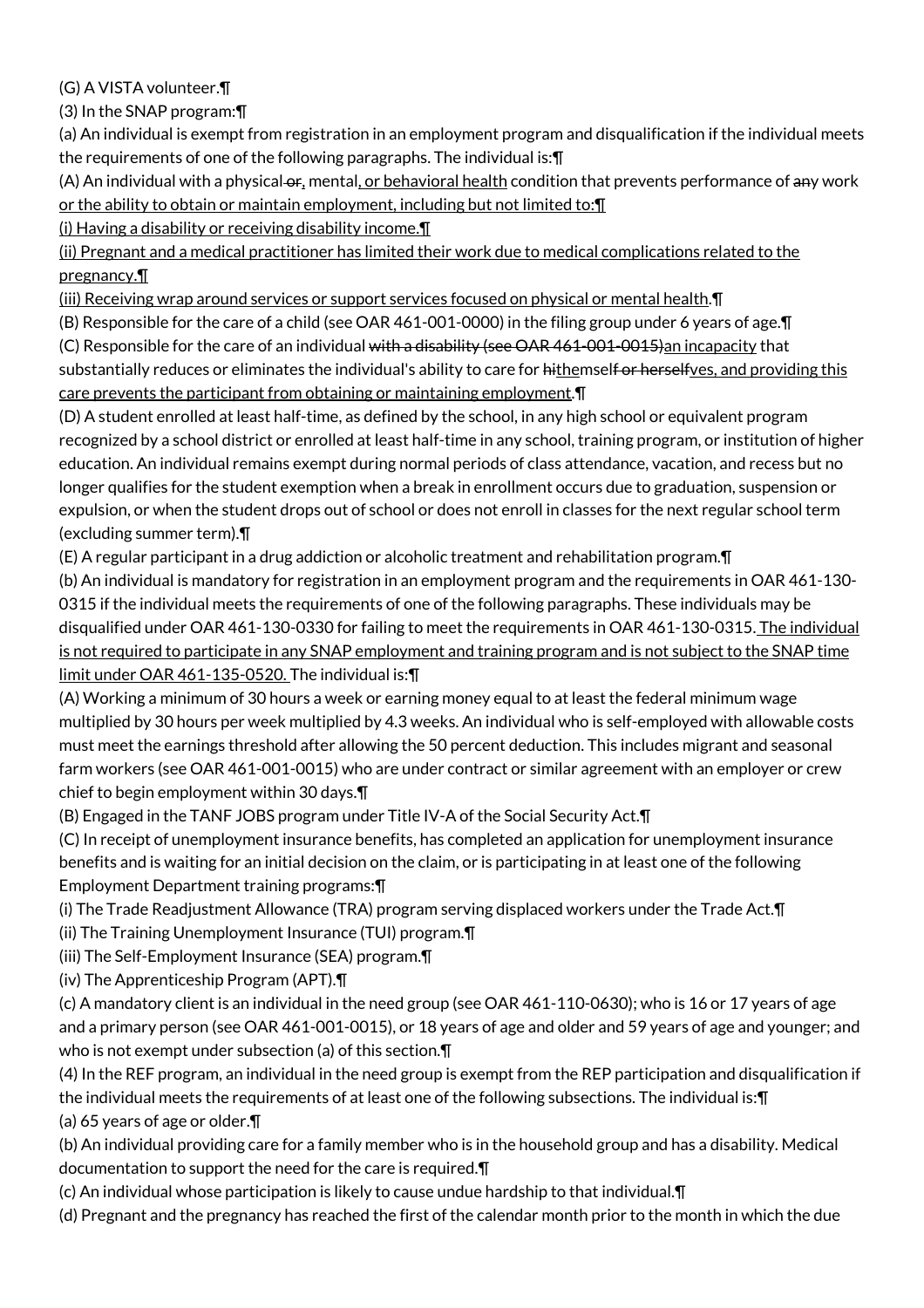date falls.¶

(e) Pregnant and experiencing medical complications due to the pregnancy that prohibit participation in activities of the program and are documented by a qualified and appropriate professional.¶

(f) Pregnant and participating more than 10 hours per week during the first two months of the third trimester. Statutory/Other Authority: 412.014, 412.049, ORS 409.050, 411.060, 411.070, 411.816, 412.006, 412.009 Statutes/Other Implemented: ORS 409.010, 409.750, 411.060, 411.070, 411.816, 411.837, 412.006, 412.009, 412.014, 412.049, 7 USC 2015(d), 7 CFR 273.7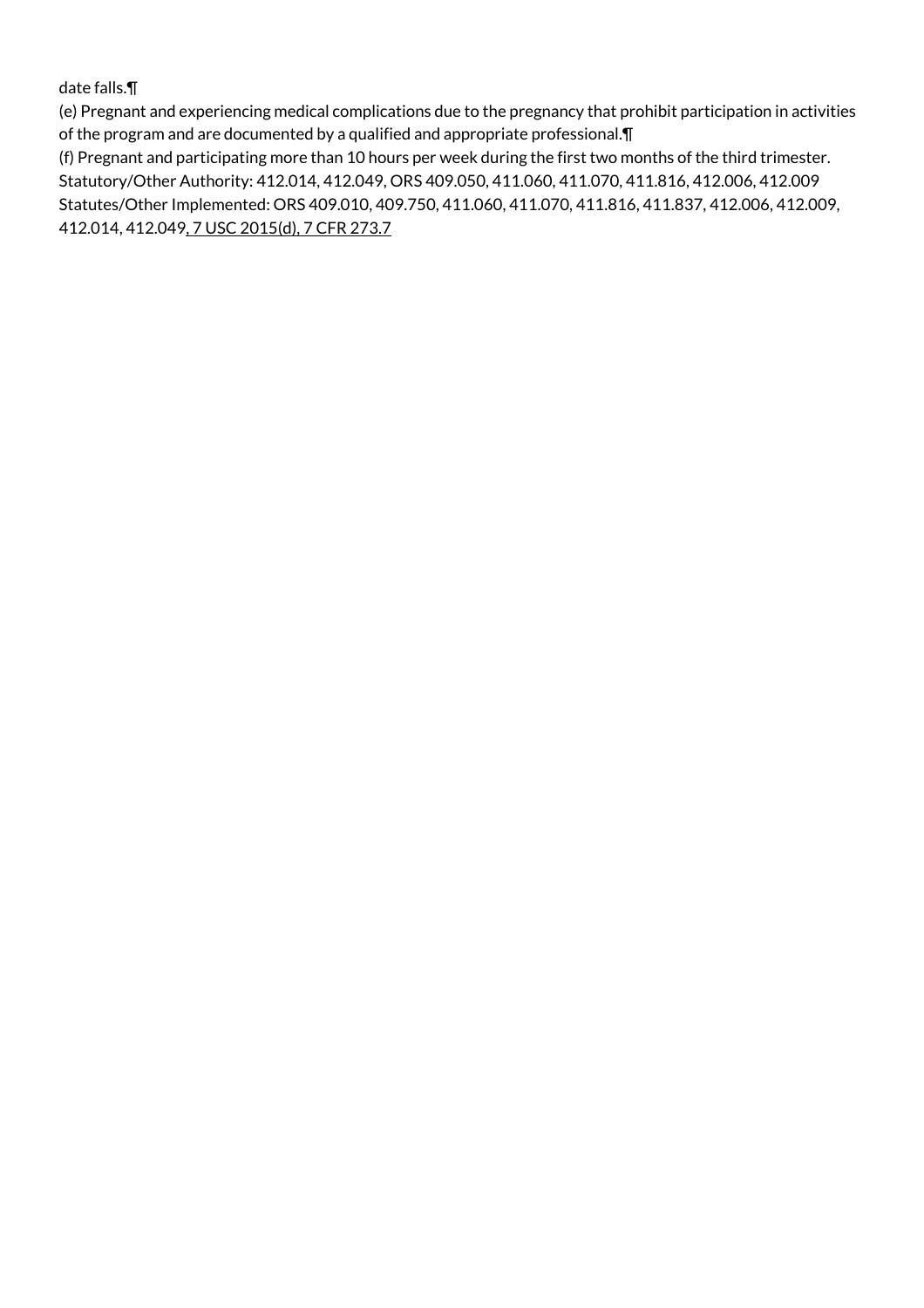## AMEND: 461-135-0082

RULE SUMMARY: OAR 461-135-0082 about eligibility for refugees is being amended to add the requirement to apply for REF or TANF; remove the requirement to have entered the United States prior to October 1, 1997; add a date limitation of February 1, 2018 on the requirement to apply through local refugee resettlement agencies; clarify the time from which the individual's eight month time limited is calculated; and add the requirement to 64 years of age or less; and remove cross-references. This amendment is part of a transition to clients applying through a process that more closely track the process for other Department clients.

CHANGES TO RULE:

461-135-0082 Eligibility for Refugees ¶

A clientn individual is eligible for the Refugee Case Services Project program(RCSP) if the or sheindividual meets the requirements of all of the following sections:¶ (1) Has an aeliegible immigration status listed in OAR 461-120-0125.¶

(2) Entered the United States on or after October 1, 1997 Has applied for the REF or TANF programs. IT

(3) Lives in Clackamas, Multnomah, or Washington County.¶

(4) Has resided in the United States less thanfor eight months or has been granted asylum within the last eight months. The month in which the refugee was admitted to the United States as a refugee, orless from the time their eligible immigration status was granted; asylum, counts as the first month. The month in which the special immigrant was admitted to the United States as a special immigrant counts as the first month. If a special immigrant was granted special immigrant status after having already entered the United States, then the month that the status was granted counts as the first month.¶

(5) Meets the eligibility requirements contained in OAR 461-193-0000 to 461-193-1380nd¶

(a) Their filing date (see OAR 461-115-0040) is prior to February 1, 2018; or¶

(b) The individual was enrolled in RCSP prior to February 1, 2018¶

(5) Be 64 years old or under.

Statutory/Other Authority: ORS 411.06009.050, 411.060, 411.116, 411.121 Statutes/Other Implemented: ORS 411.060, ORS 409.010, 411.116, 411.121, 45 CFR 400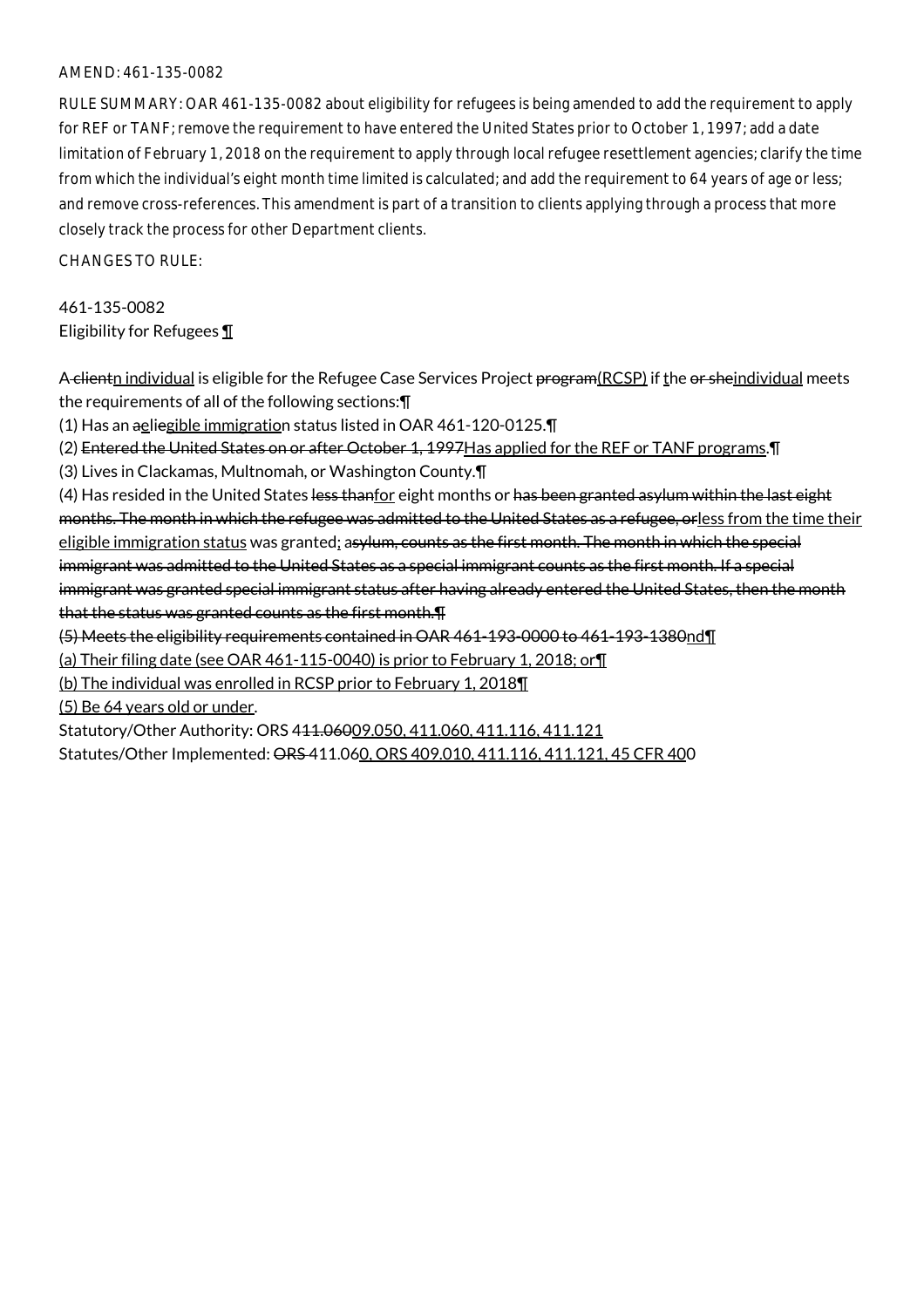## AMEND: 461-135-0900

RULE SUMMARY: OAR 461-135-0900 about specific requirements for the Refugee and Refugee Medical programs is being amended to clarify the time from which the individual's eight month time limit is calculated, remove crossreferences, and add a date limitation of February 1, 2018 for Refugee Case Services Project (RCSP) eligibility. This amendment is part of a transition to clients applying through a process that more closely tracks the process for other Department clients.

CHANGES TO RULE:

## 461-135-0900

Specific Requirements; REF, REFM 1

(1) In addition to the eligibility (see OAR 461-001-0000) requirements in other rules in OAR chapter 461, an individual must meet all of the requirements in this rule to be eligible for the REF and REFM programs.¶ (2) An individual must meet the alien status requirements of OAR 461-120-0125, except a child (see OAR 461- 001-0000) born in the United States to an individual in the REF or REFM program meets the alien status requirements for the REF and REFM programs as long as each parent (see OAR 461-001-0000) in the household group (see OAR 461-110-0210) meets the alien status requirements of OAR 461-120-0125.¶ (3) An individual is not eligible to receive REF and REFM program benefits if the individual is a full-time student of "higher education", unless such education is part of a cash assistance case plan. Any education or training allowable under an approved case plan must be less than one year in length. For the purposes of this rule, "higher education" means education that meets the requirements of one of the following subsections:¶ (a) Public and private universities and colleges and community colleges that offer degree programs regardless of whether a high school diploma is required for the program. However, GED, ABE, ESL, and high school equivalency programs at these institutions are not considered "higher education".¶ (b) Vocational, technical, business, and trade schools that normally require a high school diploma or equivalency certificate for enrollment in the curriculum or in a particular program at the institution. However, programs at those institutions that do not require the diploma or certificate are not considered "higher education".¶ (4) Eligibility for REF and REFM program benefits is limited to the first eight months in the United States:¶ (a) For an individual who meets the alien status requirements of OAR 461-120-0125(5)(a), (c), (d), or (e), the month that the individual enters the U.S. counts as the first month.¶ (b) For an individual who meets the alien status requirements of OAR 461-120-0125(5)(b), (f), or (g), the month that the individual was granfrom the dated the individual's status counts as the first month. I (c) For an individual who meets the alien status requirements of OAR 461-120-0125(5)(h):¶ (A) If the individual enters the U.S. with the special immigrant status, the month that the individual enters the U.S. counts as the first month.¶ (B) If the individual is granted special immigrant status after the individual has already entered the U.S., then the month in which the special immigrant status was granted counts as the first month.¶ (d)mmigration status was granted. Months in the United States are counted as whole months. There is no prorating of months, except as described in OAR 461-193-0320.¶ (5) For an individual who meets the requirements of section (4) of this rule:¶

(a) When the individual resides in Clackamas, Multnomah, or Washington County; and:¶

(A) Establishes a filing date prior to February 1, 2018; or reapplies for benefits and was previously enrolled in RCSP:¶

(i) The individual is not eligible to receive REF, REP, TANF, or TANF-related employment services through the Department. ¶

(ii) To receive benefitREF, REP, TANF, or TANF-related employment services, the individual is required to participate in the Refugee Case Service Project (RCSP) program. This individual is referred to the individual's local resettlement agency to be enrolled in the RCSP program and receives all other Department services through the individual's local Department office.¶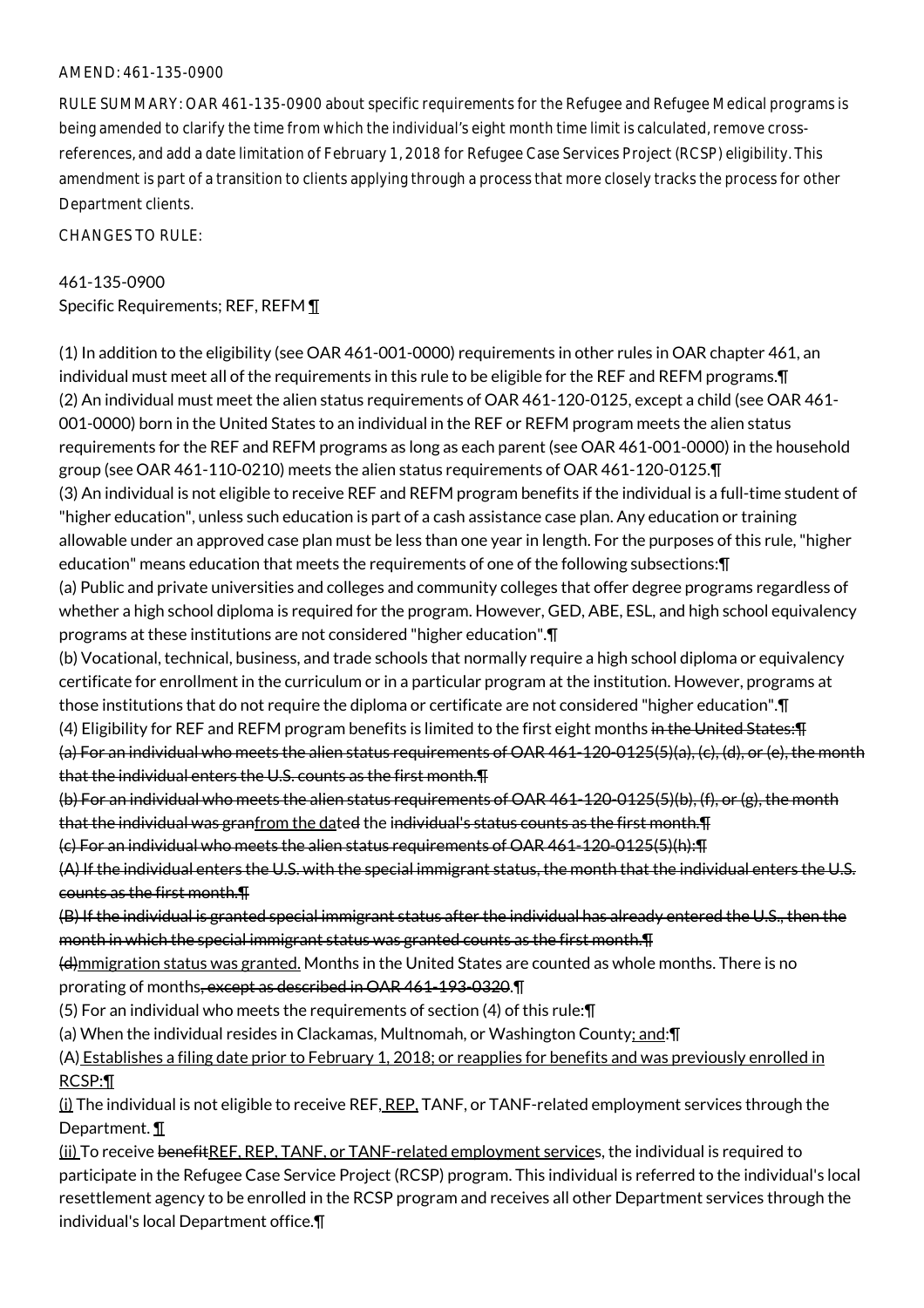(B) Establishes a filing date on or after February 1, 2018 and was not previously enrolled in RCSP, the individual is not eligible to receive cash, case management, or employment services through the RCSP program. **[1]** 

(b) When the individual resides in a county other than Clackamas, Multnomah, and Washington, the RCSP program is not available. The individual is served at the individual's local Department office. I

 $(6)$  An individual who no longer meets the requirements of section (4) of this rule is no longer eligible to receive cash or case management services through the RCSP program. If this individual has been in the United States for 12more than eight months orand less than 13 months, the individual is referred to the employment program that is available to RCSP participants through the contractor for employment services.¶

(b<sub>Z</sub>) WheIn the individual resides in a county other than Clackamas, Multnomah, and Washington, the RCSP program is not available. The individual is served at the individual's local Department office.¶

(6) For REF and REFM programs, if an individual was originally resettled in Oregon through the federal refugee resettlement process, then the individual must provide the name of the local resettlement agency that resettled them.

Statutory/Other Authority: ORS 409.050, 411.060, 411.070, 411.404, 412.049, 414.685, 411.116, 411.121 Statutes/Other Implemented: ORS 409.010, 409.050, 411.060, 411.070, 411.404, 411.878, 412.049, 414.685, 411.116, 411.121, 45 CFR 400